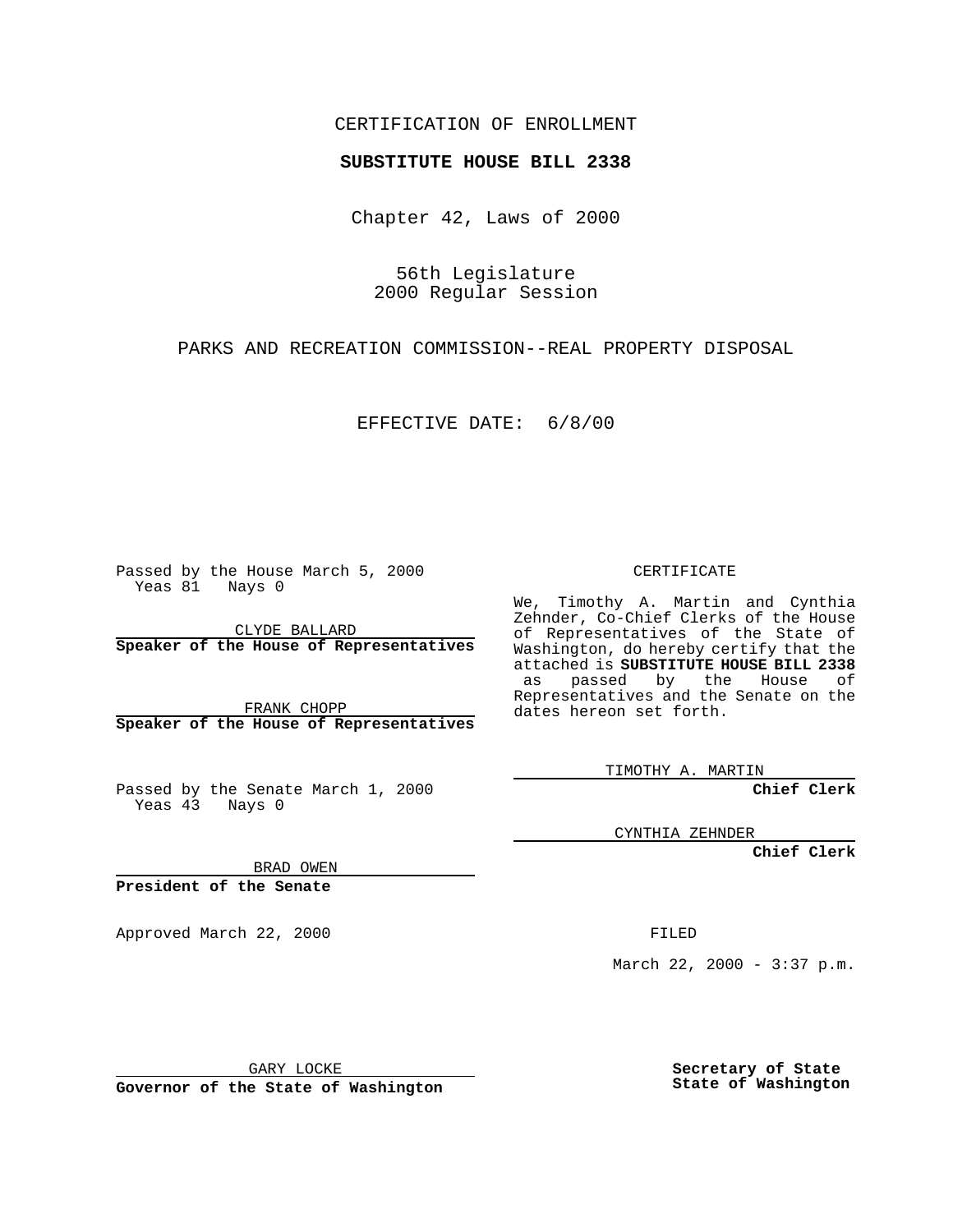## **SUBSTITUTE HOUSE BILL 2338** \_\_\_\_\_\_\_\_\_\_\_\_\_\_\_\_\_\_\_\_\_\_\_\_\_\_\_\_\_\_\_\_\_\_\_\_\_\_\_\_\_\_\_\_\_\_\_

\_\_\_\_\_\_\_\_\_\_\_\_\_\_\_\_\_\_\_\_\_\_\_\_\_\_\_\_\_\_\_\_\_\_\_\_\_\_\_\_\_\_\_\_\_\_\_

Passed Legislature - 2000 Regular Session

AS AMENDED BY THE SENATE

## **State of Washington 56th Legislature 2000 Regular Session**

**By** House Committee on Natural Resources (originally sponsored by Representatives Alexander, Regala, Haigh, Ruderman and Parlette; by request of Parks and Recreation Commission)

Read first time 01/28/2000. Referred to Committee on .

 AN ACT Relating to disposal of real property; and adding a new section to chapter 79A.05 RCW.

BE IT ENACTED BY THE LEGISLATURE OF THE STATE OF WASHINGTON:

 NEW SECTION. **Sec. 1.** A new section is added to chapter 79A.05 RCW to read as follows:

 (1) Notwithstanding any other provision of this chapter, the commission may directly dispose of up to ten contiguous acres of real property, without public auction, to resolve trespass, property ownership disputes, and boundary adjustments with adjacent private property owners. Real property to be disposed of under this section may be disposed of only after appraisal and for at least fair market value, and only if the transaction is in the best interest of the state. The commission shall cooperate with potential purchasers to arrive at a mutually agreeable sales price. If necessary, determination of fair market value may include the use of separate independent appraisals by each party and the review of the appraisals, as agreed upon by the parties. All conveyance documents shall be executed by the governor. All proceeds from the disposal of the property shall be paid into the park land acquisition account. No